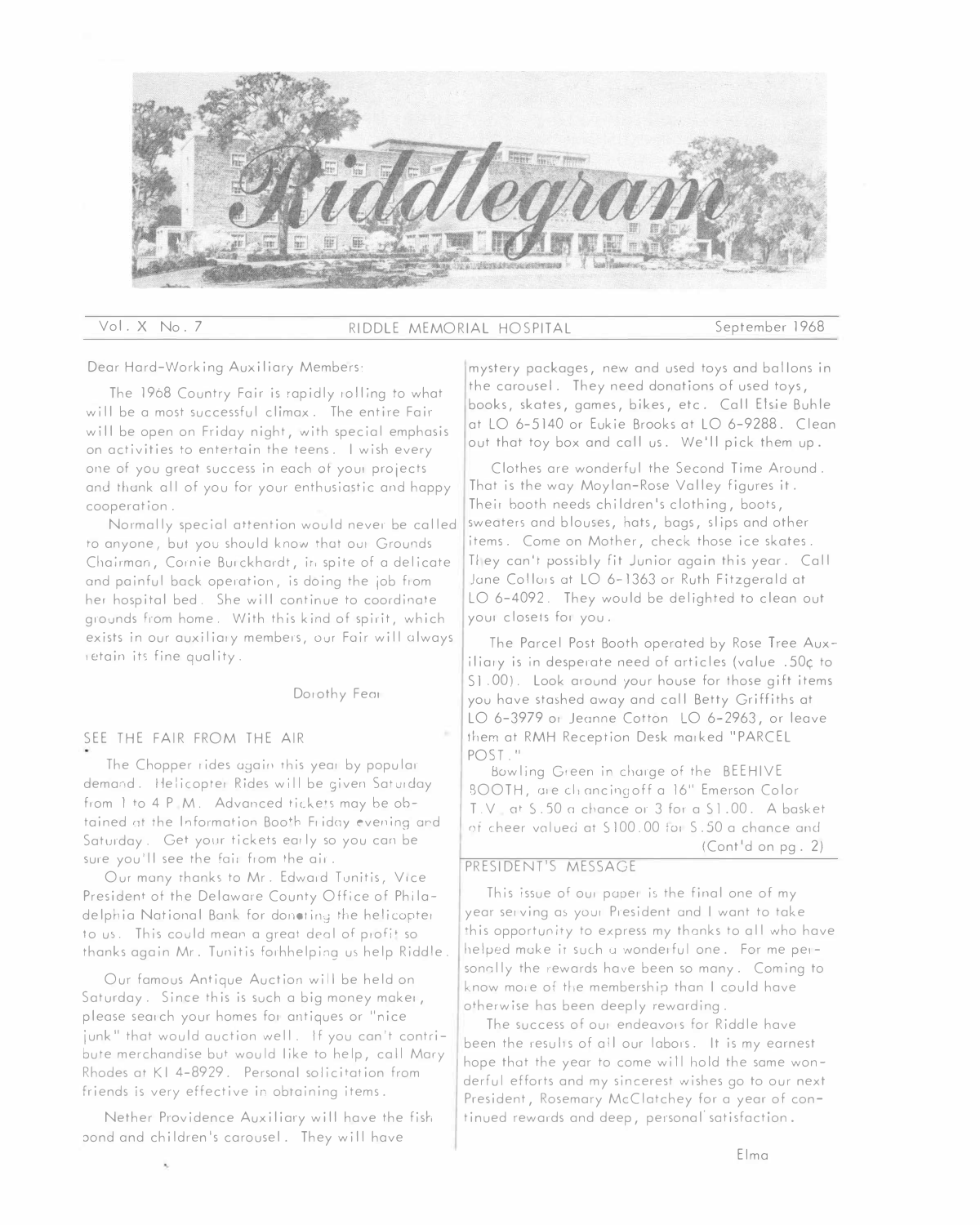a plastic umbrella dripping S25.00 at S. 10 a chance. The Media Auxiliary wants to take this opportunity to thank Bernice Page, Lorraine Gross, Selma Rende and Elizabeth Pitt for the wonderful job they have done on selling chances. Marcus Hook Beverage will supply our soda wagon this year with excellent supervision. Medfords for hotdogs, Hubers for soils and Mr. Burton Suter will supply ice. Again Mr. Higgins will supply refrigerator. They need help. Come on Candystripers, we need you. Call GL 9-0131 if you can even spare an hour.

Don't say after the fair "If I'd known you needed it I would have baked you a cake." Middletown needs all the cakes they can get. Remember girls, we are also open on Friday evening this year so we are going to need plenty of cakes, cookies, breads, <sup>p</sup>ies, brownies. So come on girls get out the mixer. Bring them to the fair with you either Friday night or or Saturday.

Springfield Auxiliary needs home mode fudge to go with the penny candy, lemon sticks, apple taffys and cotton candy they ore selling. We need candystripers ta help. Please check in with the Director of Volunteers. Tell her you want to help at the Candy Booth and we will call you and arrange hours.

If any of you attended the dinner in the cafeteria last year you will know that Springhaven Auxiliary really goes way out to give you a delicious meal for an infinitesimal sum. This year they will serve a choice of Baked Ham with fruit sauce, or Stuffed Chicken Breast, peas and carrots, baked sruffed potatoes, cole slaw, rolls, pie, coffee or milk. All of this for \$2.50 for adults; \$1.00 for children. Come on Mother, why cook?

Something new has been added this year. A Handcrafts Booth. Dot Kennedy and her committee have been so busy making the most attractive things out of the most unusual. Dot would welcome any help in this field. She claims no talent is essential. If you have two hands and a minute to spare, call Dot at  $K1$  4-5054 and see.

THE PARIS FLEA MARKET, sponsored by Beatty Hills wants everything. Jewelry, kitchenware, glass, lamps, paperbooks, small furniture, electrical appliances. All items must be in working condition. Anything you can do without they need. Used but not misused is their motto. Call Peggy Wells KI 3-0503 to arrange for pick-up.

Have you ever been to a COUNTRY STORE? Then you know that there is not one item you can mention that they can not use. You great domestic housewives who spent the long hot summer putting up those luscious concord gropes, could you spare o

Anything that is eaten or looked at in the kitchen we want for the country store. If you care to help or have any quest ions, ca 11 Peg Lank LO 6-4565.

Concord will again handle children's games, and Riddlewood will bring a touch of Italy with their homemade pizza.

This year all "individual" consignors, artists and craftsmen aregrouped together. Again, artists and hobbiests will be demonstrating in their various fields of talent. Demonstration hours will be announced over the amplifying system during the day. They will All be very interesting and instructional as the demonstrators will be well versed in his or her field. Wonderful "One of o Kind" Christmas gifts.

And now for our RAIN INSURANCE. Donnie Watson is begging on bended knee to get out and se! I those chances. Every one you meet is a prospective customer - don't miss a bet - be aggressive! If you like to sell, sell for those who don't. You'll be doing them o favor and Riddle too.

Helen Loimbeer, Program Chairman, is making it worth, your while to purchase a program this "ecr. !n your program there wi 11 be a coupon worth 50c toward a car wash, and if you feel like travelling, one-third off on the Wawa-Concordville Railroad - take a trip. Hapefully we plan to give a program to each patient in Riddle on the day of the Fair.

## SPECIAL NOTICE!

### Friday Night!

A ip ro rhe teens - JERRY BLAVAT, me geeter with the leater and its bombastic show will appear at  $7:00$  p.m., emceeing the youth combo groups grant competition. Judges will be: Gary Geers, KYW-TV, Marty Caruso, former musical director of Four Aces; and Dr. Lawrence C. Haight, Dean of Men, Combs College of Music.

Our many thanks to P.M.C. Colleges Military Band tor helping us officially open our 1968 Country Fair. They will present an exhibition of precision marching by the notionally famous drill team, The Pershing Rifles, at 10:30 o .m. Saturday, October 12th.

The Annual King and Queen Contest will again be sponsored by the Delaware County Doily Times. The drawing will be held at 10:00 o .m. Application blanks will be available on the bock of the flyers, at the information desk and in the local newspapers. We will present each child with S25.00 to be used for fun at the fair.

jar or two. Watermelon rind is great. Lemon butter button. Remember "EVERY RIDDLE BIT HELPS." Let's Get this Show on the Road. Get ; yout bumper sticker on. Let the world know that Riddle is having o Fair. If you are not riding wear that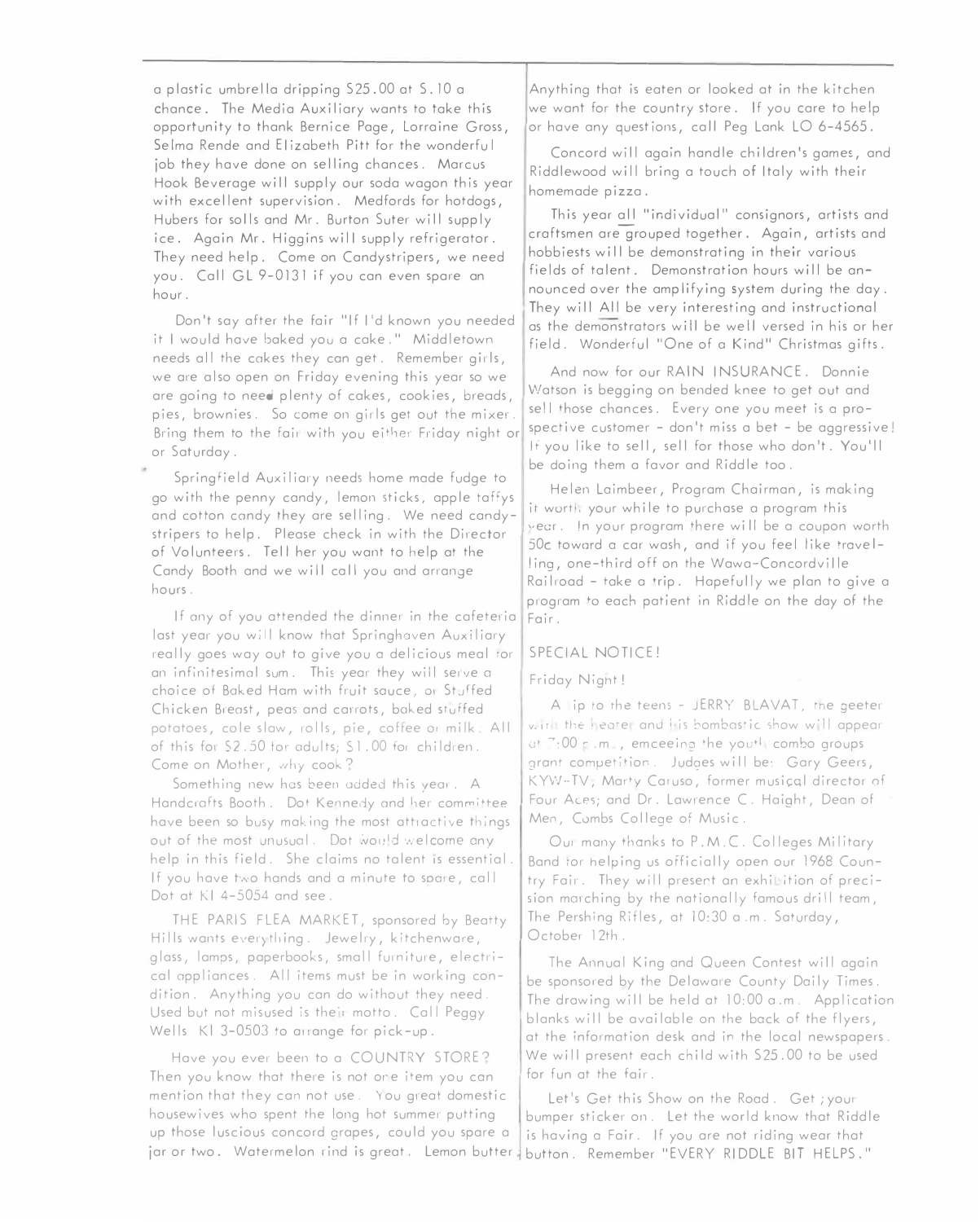### NOTES FOR NEWS\*

\*c/s Debbie Freedmen of Springfield - a new c/s this year - has left for a year's stay in Berlin, Germany as a Foreign Exchange Student. \* Former Redstriper John Scott is currently enjoying his new venture as an Orderly at Riddle this summer. \*New Redstriper Roy Starner joined us this July and is working both in the Pharmacy and the Emergency Ward.

\*Travelling this summer to foreign shores are:

c/s Ginny Clark - Puerto Rico - August

c/s Kim Evermon - Hawaii - August

c/s Sandy Gibson - Nassau - August

\*The following Candystripers have successfully experienced their new assignment in the O .R. this summer:

c/s Barbara Eberso Id

c/s Marion Hill

c/s Ellie Kohl

c/s Kathy Martin

\*Especially proud we are of the girls who have so very willingly given of their time to help others. Riddle congratulates these Candystripers on their achievement of unselfish Volunteer Hours (as of July 31, 1968)

| c/s Pat Flanagan      | 400 Hours |
|-----------------------|-----------|
| c/s Katie Thomas      | 400 Hours |
| c/s Kathy West        | 400 Hours |
| c/s Maureen Wilkerson | 400 Hours |
| c/s Carol Wylie       | 400 Hours |
| c/s Margaret Carolli  | 300 Hours |
| c/s Debbie Whitehead  | 300 Hours |

\*Candystriper Joan Schmid has become of "Riddle" age and joined the ranks of Pink Lady. We wish Joan welcome and also good luck in her Freshman season was held Sept. 17th at the home of Emmy<br>were at Kutzteum Colloge. Her Canductriner sister Kimberley. Emma Frederic's daughter visited her year at Kutztown College. Her Candystriper sister, Minimberley. Emma Frederic's daughter visited her<br>Nanov will fill Joan's job as Messenger on Mondays and during the month of August. Son-in-law Armand

dent, Carrie MacDowell; Rec. Sec., Gene Bielesch; their home. Corr. Sec., .Peggy Wells; Treas., Frances Lima Auxiliary members Marion and Ann

BOWLING GREEN - President, Donnie Watson; summer. Vice President, Doris Barrow; Rec. Sec., Doris Helen Maay and Kate Fossett relaxed in a Fritz; Corr. Sec., Doris Fritz; Treas., Esther camp in N.H.<br>Hibberd. campathy to

CHEYNEY - President, Doris Carney, Vice President, in-law. Ruth Ray; Rec. Sec., Carol Summerville; Corr. Sec., Member Dot Durrett has moved to her new home. Barbara Johnson, Treas., Margaret Stevens. 1988 Her address is 1638 Manley Road, West Chester, CONCORD - President, Dorothy Heyburn; Vice Pa. 19380. President, Mary Miller; Rec. Sec., Sylvia Small; Elsie Bryant recently was recipient of an award<br>Corr. Sec., Elsie Slie, Treas., Emma Frederic. for hest photograph in black and white film on pet: Corr. Sec,, Elsie Slie, Treas., Emma Frederic. For best photograph in black and white film on pets<br>LIMA – President, Elma Albright; Vice President, For Delaware Valley Photo Dealer's Association. Nora Briel, Rec. Sec., Sylvia Utz; Corr. Sec., Kathryn Dimeler; Treas., Helen Maag.

### AUXILIARY NEWS

You are invited to join the Beatty Hills Auxiliary on Wednesday, Oct. 16th - Bus trip to New York to see "Cabaret" - Orchestra seats - Dinner at Steubens. Bus leaves at 8 A.M. - Barry & Collins Dr. Reservations still available. Call Kl 4-0693. Tickets \$25.00.

The newly formed Wallingford Auxiliary is busy using their talents for Riddle with their knitting, flower arrangements, sewing, etc. New members from the area are welcome. They are fortunate to have Mrs. Wm. Lamason, well known teacher of handcrafts aiding in their work. Mrs. Albert Snyder of their Auxiliary is serving as a volunteer at the hospital regularly.

The Rose Tree Auxiliary thanks all who assisted and all who attended their June Swim and Fun Party. The profit realized was \$3,753.00. They will turn over to the Board \$4800.00 for the year. 0 ur thanks to Rose Tree for their fine work .

Middletown Auxiliary will greatly appreciate donations of baked goods of any kind either Friday night or Saturday for their cake booth at the Fair.

Media Auxiliary, Ginny Hoopes and Billy Patterson are back to work after a cruise to Nassau.

College bound are Lorraine Gross' son to University of Virginia. Shirley Christopolous' son to the Naval Prep School at Bainbridge and Ruth Larson's daughter to West Chester State College.

Joan McClenahan's son, Jimmy had his tonsils removed September 23rd.

Concord Auxiliary's first meeting of the Fall year at Nutztown Cottege. Ther Canaystriper sister,<br>Nancy will fill Joan's job as Messenger on Mondays. during the month of August. Son-in-law Armand attended the Olympic trials and will be a judge at AUXILIARY OFFICERS<br>BEATTY HILLS - President, Helen Hill; Vice Presi- Slie and husband "Reds" celebrated their 25th<br>wedding anniversary recently at a party held in Slie and husband "Reds" celebrated their 25th

Nichols. Weathers spent a delightful vacation in Ireland this

Sympathy to Bea Das on the death of her sister-

by Delaware Valley Photo Dealer's Association.

(Cont'd on page 4)